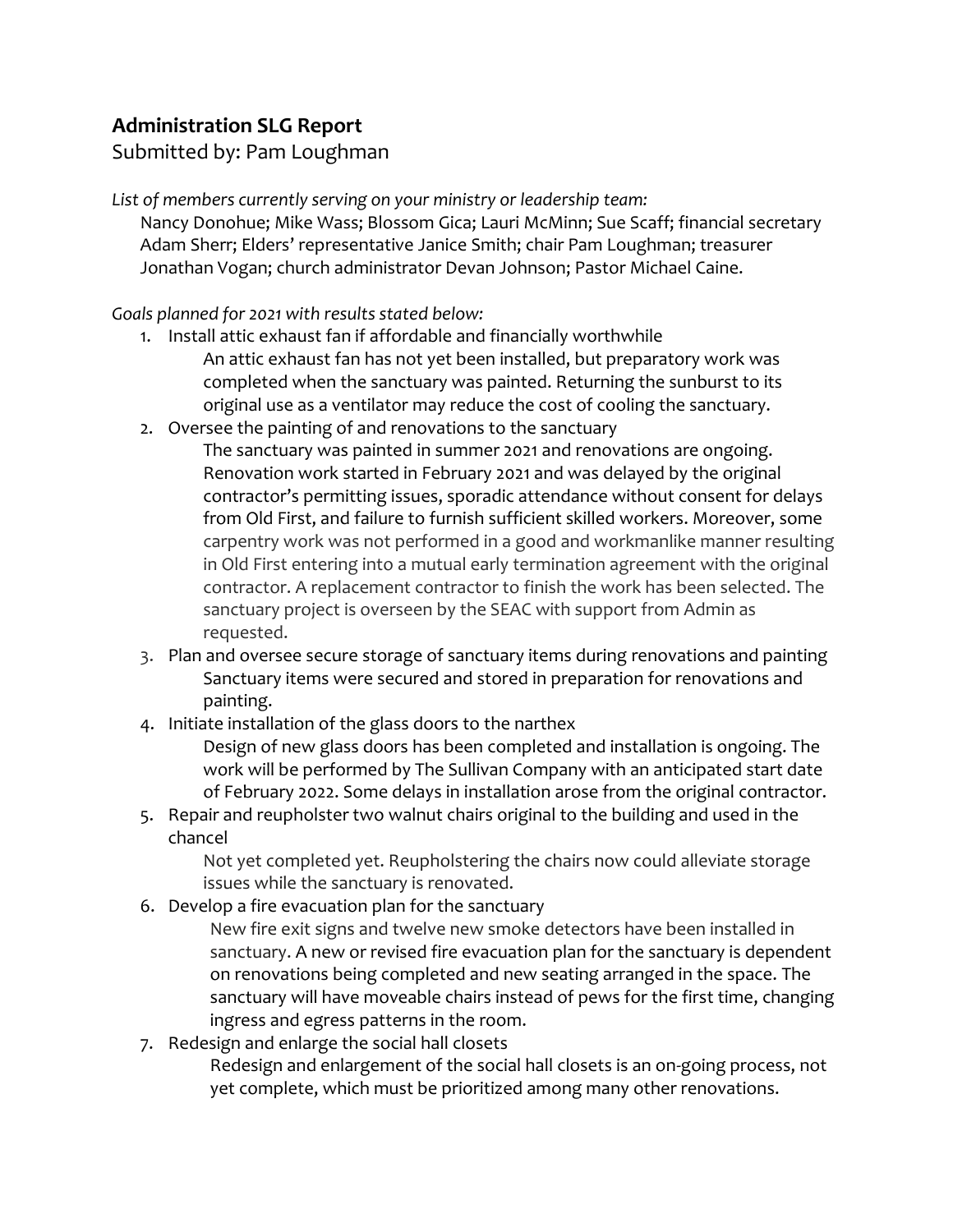8. Improve the storage capacity of the chancel closet

The storage closet in the chancel has not been improved yet. It must be prioritized among many other on-going renovations.

9. Paint the kitchen floor

The kitchen floor has not been painted yet, but after the shelter closes it will be on our to do list after. It's on a long to do list.

10. Complete the retention policy

A proposed retention policy has been completed by the Administration SLG and forwarded to the Elders for review and approval.

11. Install safety railings in front of the chancel wall windows

Janice Smith created and installed new safety railings after the original contractor's work was rejected. Thank you, Janice.

12. Repair the railing around the well and install new lighting in the well New railings around the well and lighting in the well needs to be completed.

*Other work by Administration during 2021:*

- 1. Renegotiated annual maintenance contract with Bradley Sciochetti, our HVAC contractor, from \$6,742 to \$5,709, resulting in a savings of \$931.
- 2. Twelve fire alarms were replaced by Protect Alarms in June. Administration negotiated unanticipated fees from Protect Alarms and its proposal to settle by renewing with a five-year contract down to one year renewal. Administration voted for a one-year contract to be followed by replacing Protect Alarms with Alarmist Security Systems.
- 3. Staff review procedures were requested by the Elders. Administrations contacted the Conference for samples performance review forms, created a form to suit Old First and distributed it to staff. Michael will conduct performance reviews of staff in February.
- 4. Administration examined restructuring the Outreach and Office Administrator positions due to staff changes and the homeless shelter closing in spring 2022. The proposal is for the Office Administrator, Devan, to assume Outreach duties, but no longer being responsible for the weekly Epistle newsletter associated with the Office Administrator position. The Epistle requires between 3-5 hours per week to complete and could be outsourced for \$15/hour totaling \$3,750/year. Admin voted to recommend to the Elders merging the Outreach and Office Administrator duties and outsourcing work on the Epistle for \$3,750 annually.
- 5. Replaced church's information sign posted on Race St.
- 6. Unexpected casualties managed by Administration: broken sewer pipe in lower narthex repaired in April; damaged brick wall near Race and Orianna Streets temporarily repaired in June.

*How has your ministry's or leadership team's work and goals shifted throughout 2021 (due to COVID or other events)?*